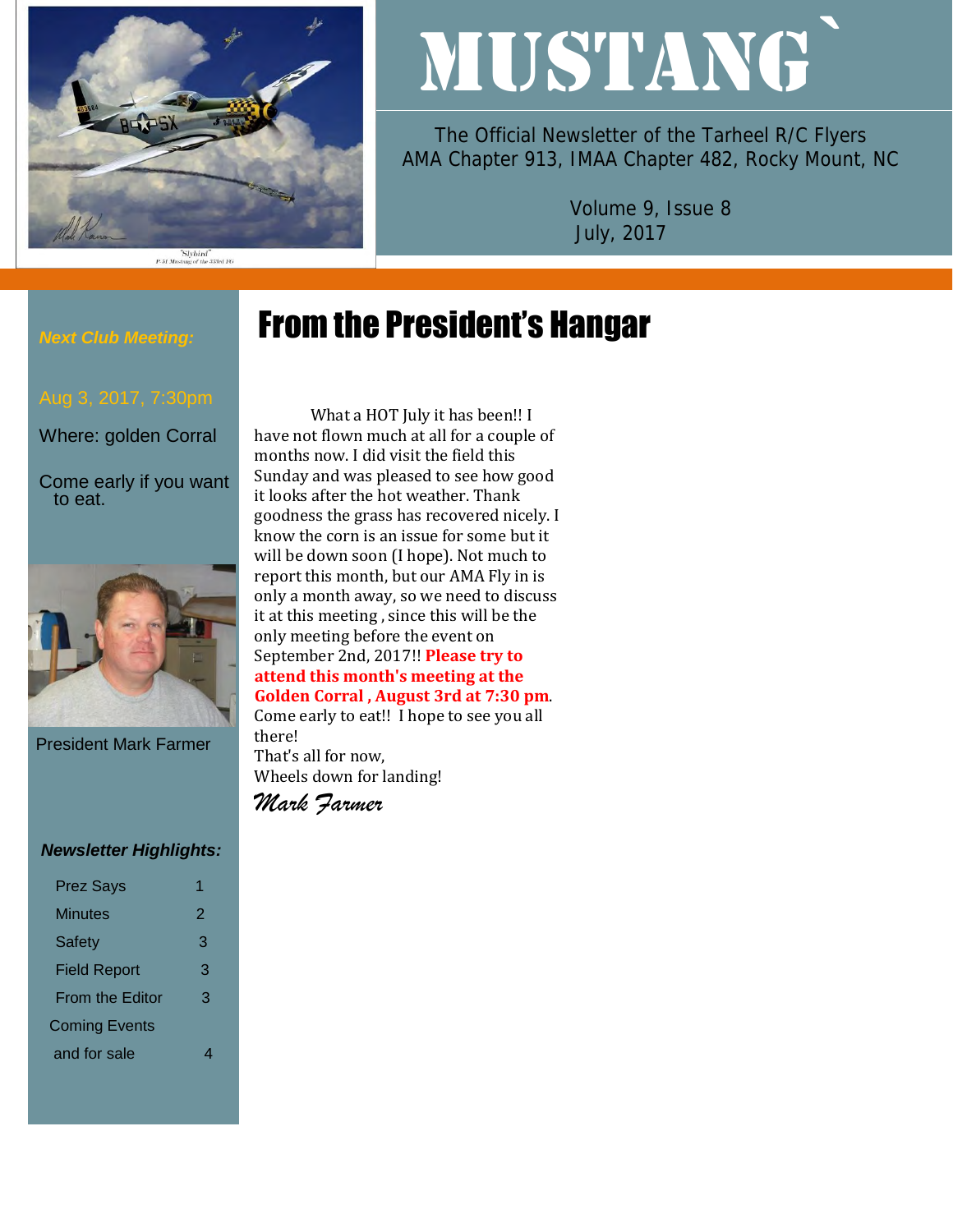# Meeting Minutes -June, 2017



**Secretary Kenny Kicklighter**

## **Tarheel RC Flyers July Meeting Minutes Thursday, 7/6/17 at Golden Corral – Rocky Mount**

Attendees: Mark Farmer, Jimmy Morgan, Chuck Maeger, A. B. Gentry, Mike Winstead, Ray Owens, Duncan Tatum, Dave Chewning, Joey Joyner & Mike Jablonski

Meeting opened by Mark at 7:43 PM.

New members added to roles since last  $meeting - 0$ 

Minutes from June meeting read by Joey Joyner. Motion made by Mike Winstead & seconded by Chuck Megar to accept minutes. Motion passed.

Jimmy Morgan gave Treasurer's Report.

Safety Report – Double-check to ensure proper control surface deflection direction before flight – especially on maiden flights. It is recommended that members not lose their plane in the corn field.

Newsletter Report – Dave Chewning had nothing to report.

Field Report – A. B. Gentry gave report. Have list of items to address (see minutes from last meeting), but weather has not cooperated. AMA partnered with Army Corps of Engineers to help clubs find flying sites. DESS (Down East Soaring Society) has recently lost their field. Now flying at field in Farmville.

Past Events – Nothing reported.

General Business – Mark mentioned that we still need to have a discussion concerning a dues increase. A general, high level discussion around dues,

member fees options, and bylaws took place.

News reports about drones interfering with aircraft fire drops was discussed. Firefighting aircraft were grounded putting ground firefighters in greater danger and allowing wildfires to burn out of control.

It was mentioned that the Federal Registration Number for model aircraft no longer applies (pending outcome in courts), but those who received a number should hold on to it.

Upcoming Events – RDRC "Blast from the Past" vintage aircraft fly-in on July 15<sup>th</sup>.

Motion to adjourn meeting made by Joey Joyner with Mike Winstead seconding. Meeting adjourned 8:39 PM.

Respectfully submitted by Mike Jablonski – acting Club Secretary for Kenny Kicklighter.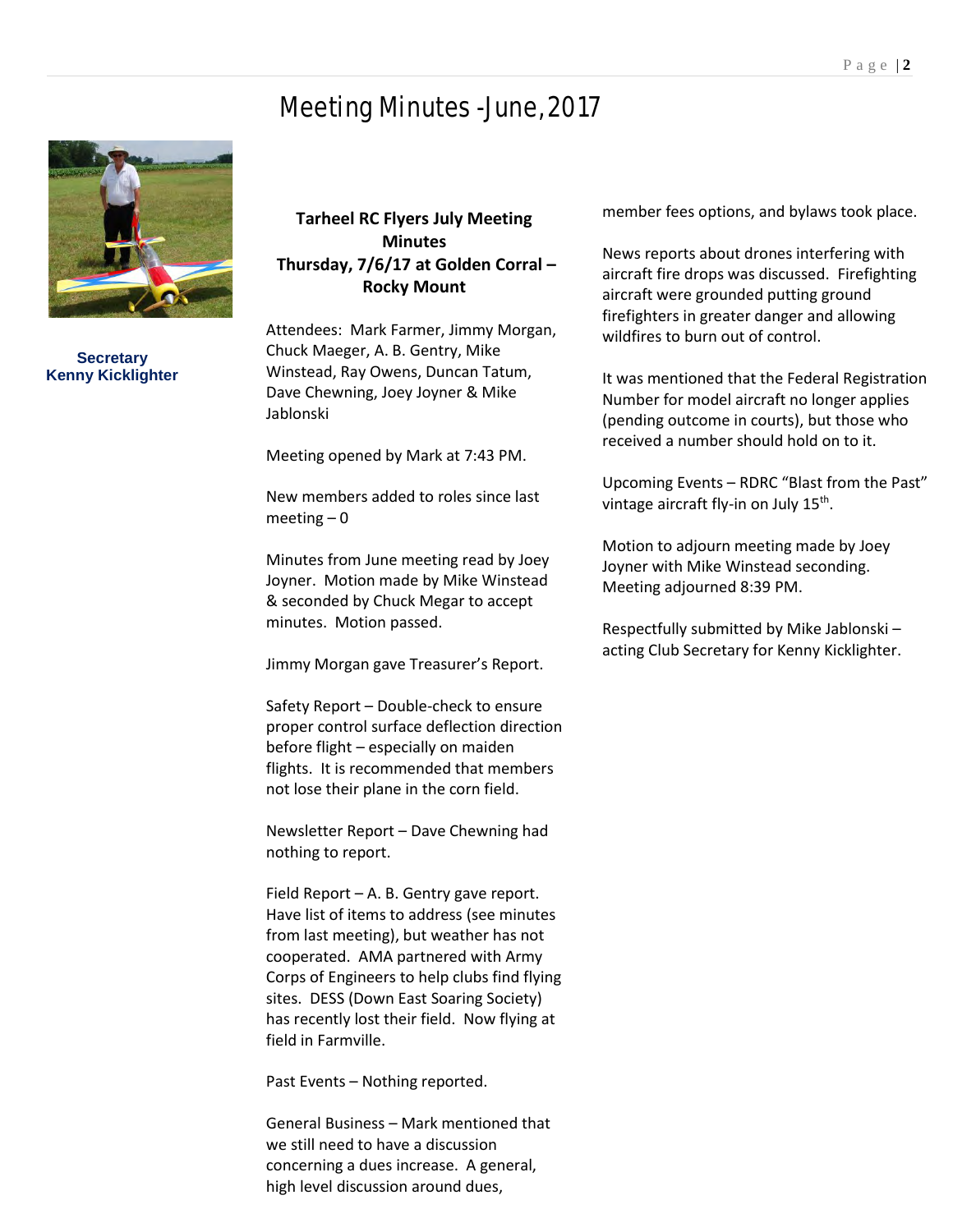

 **VP Greg Williams**

**Field Marshall A.B. Gentry**

 Hello Everyone: No report this month. Fly safe. VPSO, Gregory Williams

Field Report

Hello to everyone,

It is Just Hot at the field, carry water...

A.B. Gentry. Jr. Field Marshall



From the Editor

Reminding all members that the Tarheel RC Flyers now have a presence on Facebook. Join in the conversation. <https://www.facebook.com/Tarheelrcflyers/>

Please let Jimmie Morgan or me know of any contact information changes.

**Newsletter Editor Dave Chewning**